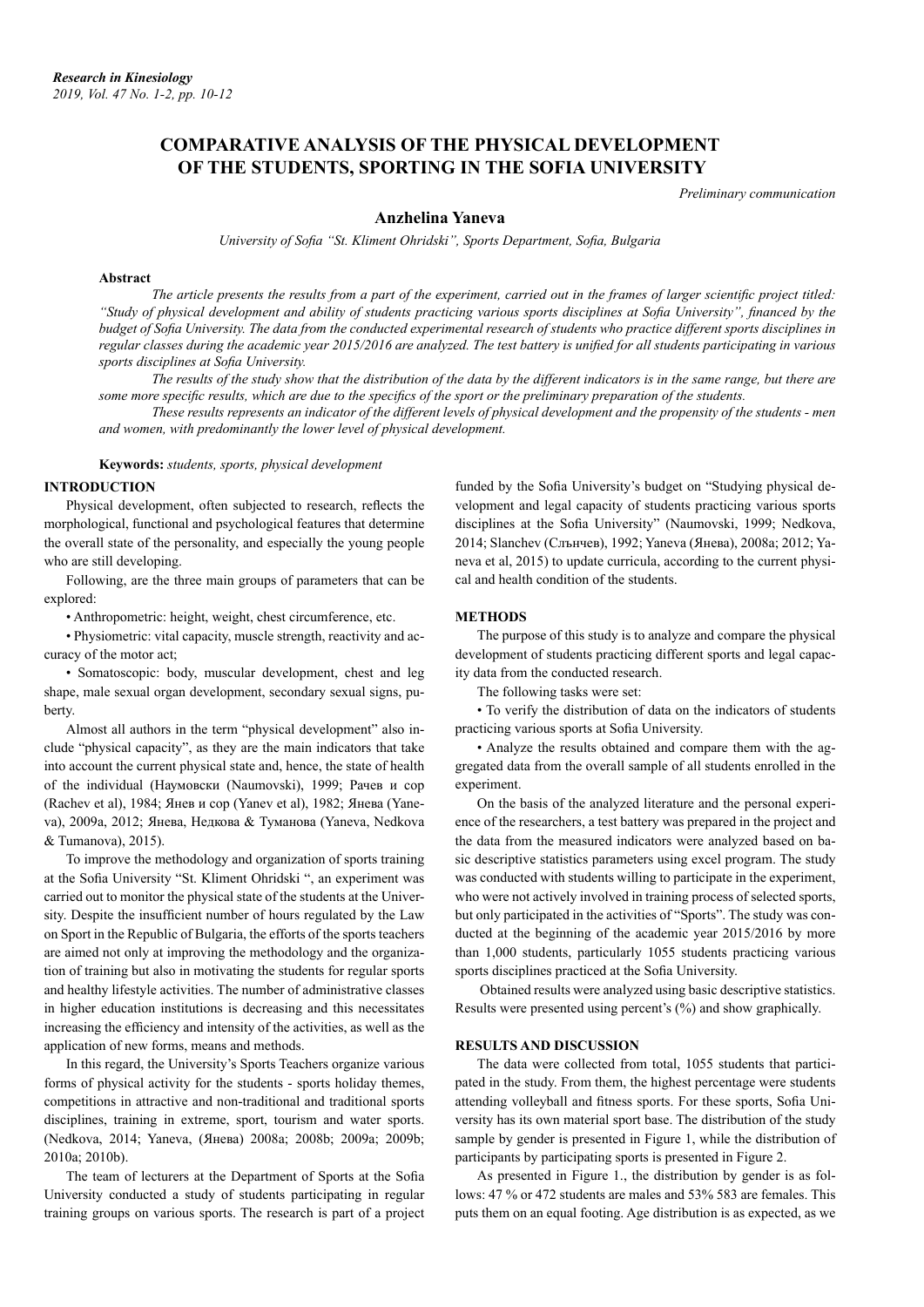examine young people aged 18 and over. The number of students under the age of 23 is 95.9% and 62.7% up to 20 years, which is also indicative of the fact that the students who are practicing are basically in the first and second courses.

It is noteworthy in the distribution of Body Mass Index data that women show that their condition is normal but tends to underweight, with the highest values being under 21 and in most sports 19 - basketball, athletics and fencing. (Figure 3.)

In men, BMI is also in the norms, except in the sport of swimming, where the value is 26.5, which is a predisposition indicator. The data of the Flexibility Quality Development Indicator (Figure 4.) is not typical of the sport but is generally identical to the data for this age from other studies. (Slanchev (Слънчев)1992; Yaneva (Янева), 2009a; 2012).

Comparison of blast strength data on lower limbs through the "Lack of Seed for 30 Seconds" test shows that women's sports scores are highest in judo and climbing, as well as tennis and soccer (Figure 5.).

For men, the average data values are the same for all sports, the highest being for judo-sporting students and the lowest for students practicing swimming. The biggest difference is the development of the quality of the explosive force of the abdominal musculature. Val-



*Fig. 1. Distribution of students by gender Fig. 2. Distribution of students by selected* 











*Figure 5. Explosive force of the abdominal musculature*



*Figure 6. Explosive force of the abdominal musculature*

ues are measured by the "Leg lift for 30 sec" test or the so-called "crunches" (Figure 6.).

Most push-ups are made by students from sports where they run as athletics and football and in power sports - judo and fitness.

For men, the values are the same for all sports, except for sports fencing students. It is also noteworthy that women have the same values for men as this indicator.

From the data presented in the figures, it is clear that the distribution is strictly specific, such as body mass index, depth of inclination, squat to seating for 30 s, lifting from a bed leg for 30 s.

# **CONCLUSION**

Our expectations regarding the different distribution of the indicators were justified given that the living conditions and the physical activity of the students are different. Students did not practice before entering the Sofia University and did not participate actively in organized and purposeful sports activities. Many have not been able to practice such sporting disciplines offered by the Sports Department.

The study raises the conclusion that, although specific to the sport, the data of the students practicing different sports are similar, which allows general guidance to be given to improve the organization and methodology of training.

# **REFERENCES**

- Наумовски, А. (1999). Прилог за условеноста на екзактноста на заклучоците од применетите методи за обработка на податоците во истражувањата на спортските активности. [Conditionality attached to the exactness of the conclusions of the applied methods for data processing in research on sport activities. In Macedonian]. Физичка култура,  $27(1-2)$ , 19-21.
- Недкова, М. (2014). Нови подходи за усъвършенстване на спортните занимания във ВУ в Р България. [New approaches to improve sporting activities in universities in Bulgaria. In Bulgarian.] Unpublished doctoral dissertation at National Sport Academy, Sofia, Bulgaria.
- Рачев, Кр., Матеева, Н., Дражева, Ц., Алипиева, В., Маринов, Б., Петров, Л., Христосков, П., & Стоев. В. (1984). Теория и методика на физическото възпитание. [Theory and methods of physical education. In Bulgarian.] София: МФ.
- Слънчев, П. (1992). Физическо развитие, физическа дееспособност и психофизическа реактивност на населението на България. [Physical development, physical ability and psychophysical reactivity of the population of Bulgaria. In Bulgarian.] София: ИПБ-НСА.
- Янев, Б., Щерев, П., Боев, П., Генов, Ф., Сепетлиев, Д., Попов, И., Захариев. Б. (1982). Физическо развитие, физическа дееспособност и нервно-психическа реактивност на населението. [Physical development, physical ability and neuro-psychological reactivity of the population. In Bulgarian.] София: ИПБ-НСА.
- Янева, А. (2008a). Хуманизирането и демократизирането на процеса на обучение по спорт в Софийския университет "Св. Климент Охридски". [Humanization and democratization of the learning process in a dispute at Sofia University "St. Kliment Ohridski". In Bulgarian]. In Eds Rangelova et al "Humanization and democratization in the educational process in terms of university education" (pp: 105-110)
- Янева, А. (2008b). Игровият метод в обучението по джудо възможност за оптимизация на учебно-възпитателния процес [Application of method of play in teaching judo - possibility to optimize the educational process. In Bulgarian.] In proceeding "Физическото възпитание и спортът в образователната система"(pp: 228-233), ЮЗУ, Благоевград.
- Янева, А. (2009a). Развитие на общофизическите качества на студентите спортуващи в часовете по спорт в Софийския университет. [ Development of General physical qualities of students athletes in sports classes at Sofia University. In Bulgarian.] Sofia University Yearbook ISSN 0205-0692, Volume 85, Sofia: SIP "St. Kliment Ohridski".
- Янева, А. (2009b). Хуманизация и демократизация на учебнотренировъчния процес по джудо и самоотбрана за жени в Софийския университет "Св. Климент Охридски". [Humanization and democratization of the educational and training process in judo and self-defense for women at Sofia University "St. Kliment Ohridski". In Bulgarian.] In Eds Rangelova et al, "Humanization and democratization in the educational process in terms of university education" (pp: 140-144) Sofia: Status.
- Янева, А. (2010a). Изследване на отношението на активно спортуващите студенти от Софийския университет "Св. Кл. Охридски" към спорта и резултатите от практикуването му [Exploring the attitudes of athletes students from Sofia University "St. Kliment Ohridski "for the